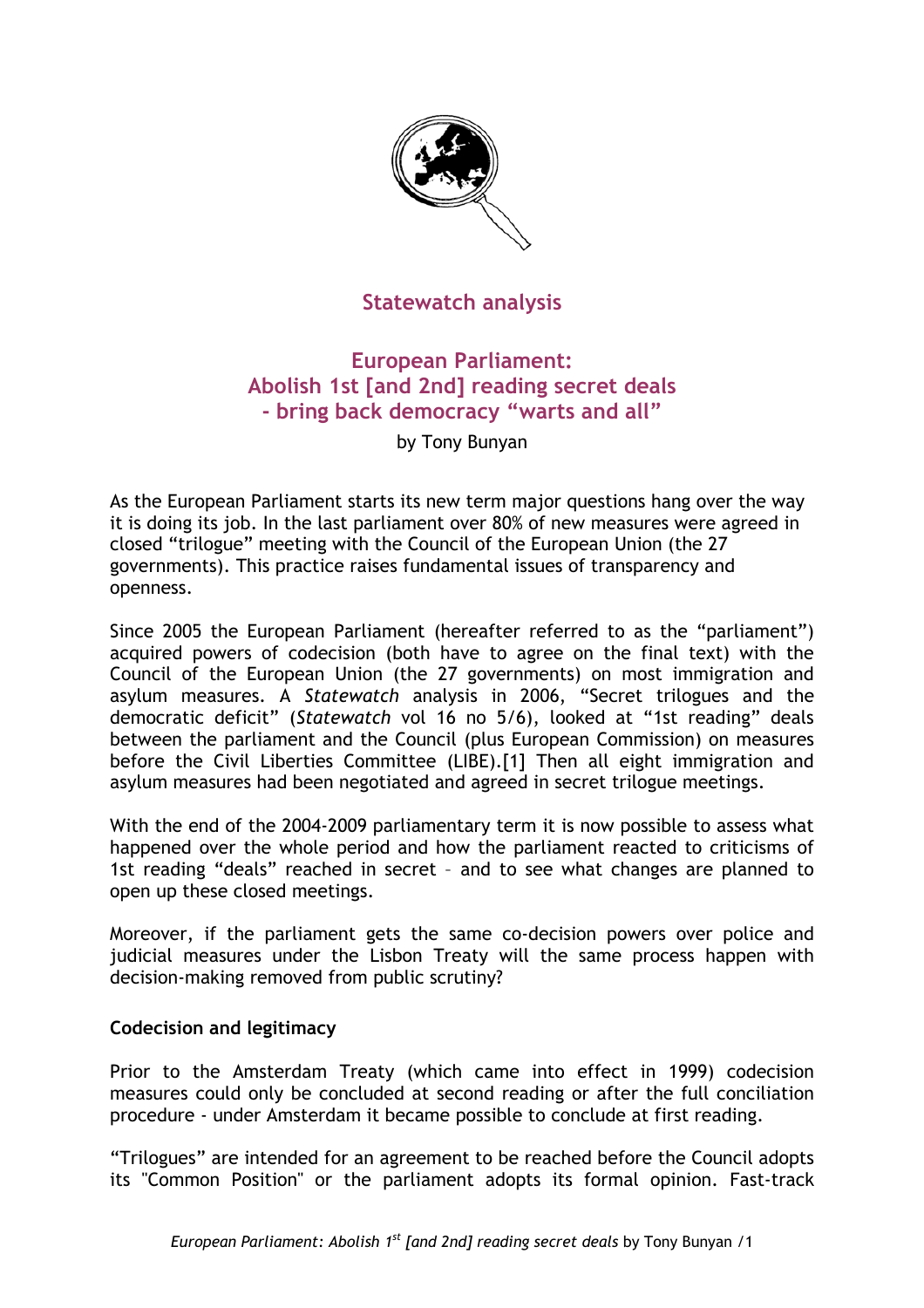trilogues were originally intended, or rather legitimated, as being for noncontroversial or highly technical measures – a practice that was soon to extend to highly controversial measures and can now be used for any co-decision measure on the grounds of "efficient" lawmaking. The aim of these secret informal trilogues is to by-pass the formal machinery in place on codecision measures.

It is very difficult for the people of the EU to follow and understand what is being done in their name. The "power brokers" from the two big parties can exercise hidden and often decisive influences on the "compromise" text - and the smaller party groups are marginalised. As Rasmussen and Shackleton note the power of "a small number of influential negotiators" may lead to the parliament losing control of the process.[2]

The parliament committees and plenary sessions (where all party groups and MEPs are represented) are not allowed to change a "dot or comma" of the "compromise" position agreed in trilogue meetings. Thus the open parliamentary meetings do not have a meaningful debate. The parliament negotiators are tied in a "deal" to deliver the votes to push through the "deal" agreed in secret negotiations.

Measures are agreed by the parliament through a number of different codecision procedures. First, there are 1st reading agreements when a deal is reached on a text between the Council and the EP's rapporteur(s) through secret trilogue meetings which then have to be voted through by committee and the plenary session without amendment. These deals are concluded *before* the Council agrees its "Common position" – in effect, when formally presented to parliament the "Positions" of the Council and the parliament are the same.

A 1st reading vote requires a majority of MEPs present to vote in favour. The next stage is a 2nd reading vote in plenary session where an *absolute majority of the total number* of MEPs have to vote in favour (an unusual formula which puts pressure on getting measures through on first reading). As we shall see there are now an increasing number of occasions when what are called "early 2nd reading" deals are agreed between the Council and the parliament. This can be followed by a 3rd reading and if this fails a Conciliation Committee is set up with a defined membership and timetable.

### **Codecision: immigration and asylum measures**

Between 1999-2004 the parliament was only "consulted" on immigration and asylum. This meant it adopted a position, then sent it over to the Council who simply ignored it. At the time many MEPs said that when the parliament had codecision powers it would do a proper job of defending the rights of refugees and asylum-seekers. In 2005 the parliament obtained codecision powers with the Council on nearly all new immigration and asylum measures.

A survey by Professor Steve Peers (University of Essex) shows the following over the 2005-2009 period:

- *27 codecision measures were considered by the parliament [3]*
- *19 measures: adopted by 1st reading deals with the Council*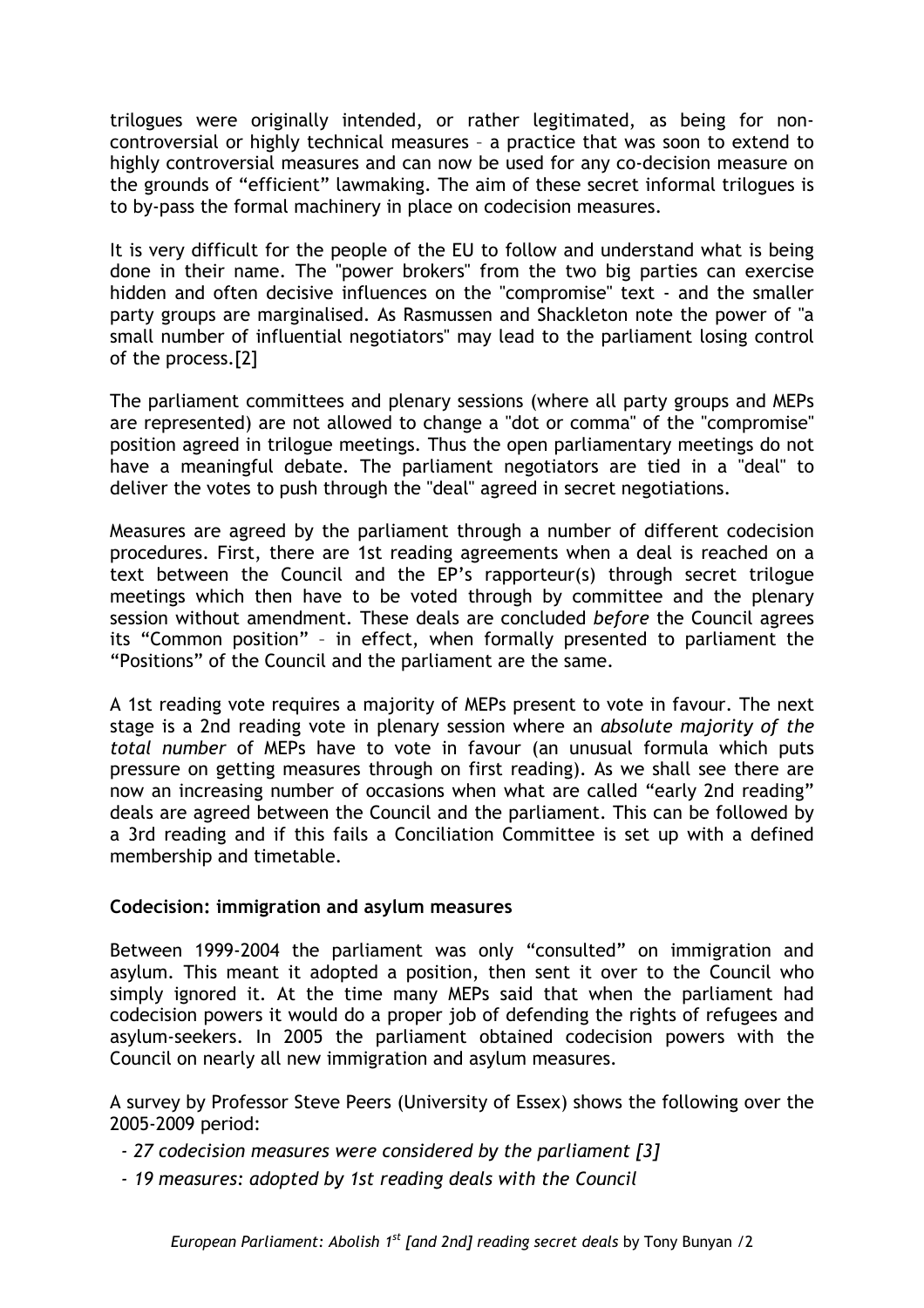*- 2 measures: a deal had been reached with the Council but not formally adopted* 

*- 5 measures: EP 1st reading vote taken. Not known if there is going to be an early second reading deal.* 

*- 1 measure: only one measure was agreed at 2nd reading in the parliament.*

#### See: http**[://www.statewatch.org/news/2009/aug/first-reading-ep-deals.pdf](http://www.statewatch.org/news/2009/aug/first-reading-ep-deals.pdf)**

Most of these measures concern issues with significant implications for peoples' rights and freedoms. They include: short-term visas for researchers; Border Code for crossing of borders by persons; regime for local border traffic at external borders; Schengen Information System II (SIS II); Rapid Border Intervention Teams; the Visa Information System; Regulation on passport security measures (ie, biometric passports); Common rules for expulsion (the "Returns Directive"); Employer sanctions for "irregular" migrants; and a common Code on Schengen visas.

On one of these measures, the Border Code, Professor Steve Peers commented, that having examined the documents, it is true the parliament had some success in getting "a number of its modest amendments accepted" but:

*"more radical changes were either rejected by the Council or not tabled at all by the EP."* 

#### **Report to parliament on co-decision**

In July 2009 an Activity Report, by three Vice-Presidents of the parliament, was prepared on co-decision.[4]

The Foreword of the report highlights the main issues. Over the five year period:

*"The way the co-decision procedure works changed drastically during this term. 72% of the files were concluded at 1st reading and a further 10.8% at early second reading with the trend being a constant increase in early agreements."* 

While this indicates that the parliament's decision-making is "efficient" and shows:

*"the institution's willingness to cooperate"* 

there had been concern about the transparency of trilogues, their undemocratic nature, lack of resources for rapporteurs and the quality of legislation.

Do 1st reading agreements get the "best deal possible", are they efficient as they increasingly take more time and only lead to a "very modest reduction in the average length of procedures".

In the last five year term covering all parliament business:

*- 72% of files were concluded in 1st reading* 

*- a further 10.8% were approved without amendment at "early second reading agreement"*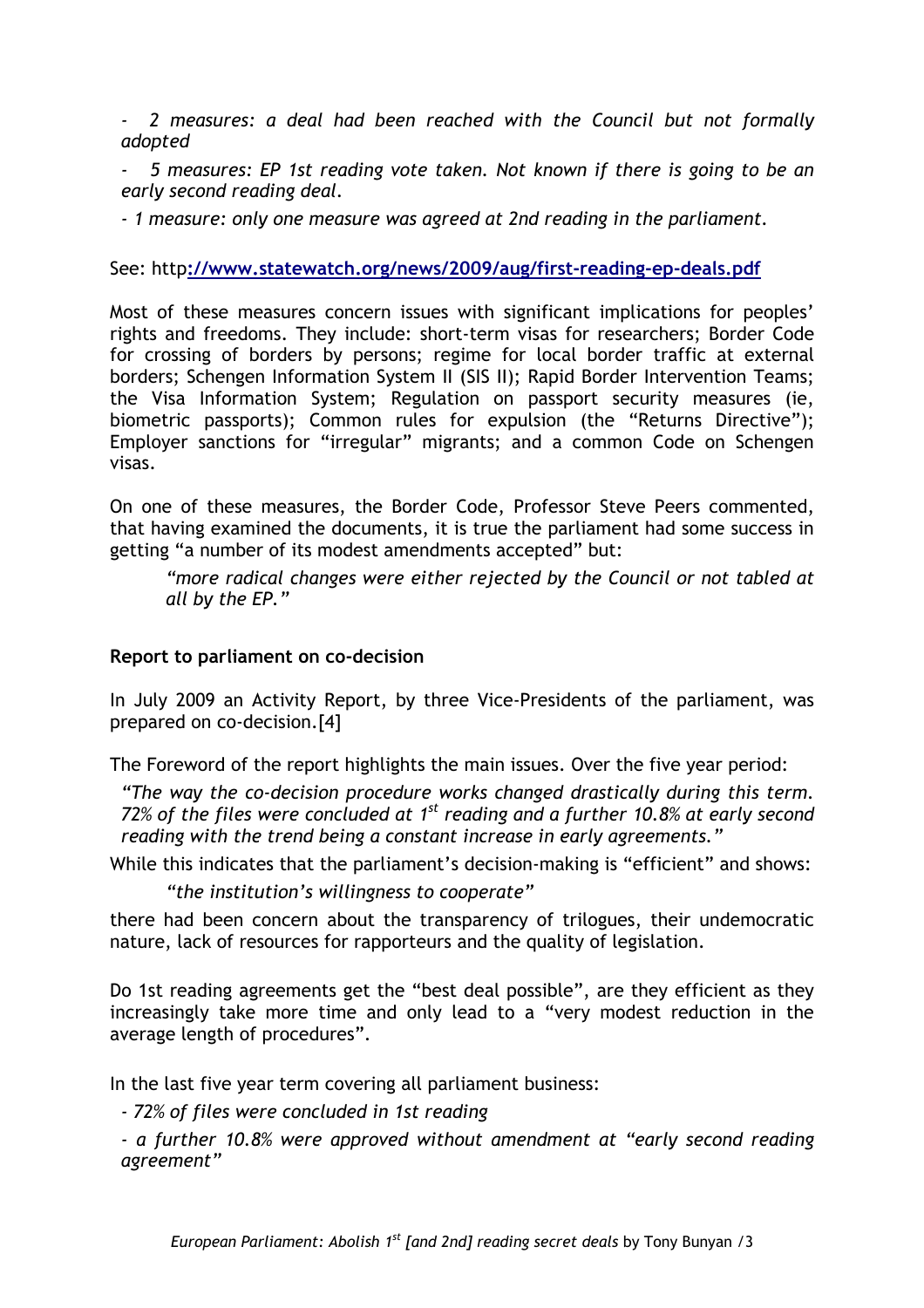*- just 12.1% went to "classical" 2nd reading votes and [5]* 

*- just 5.1% went to the Conciliation Committee* 

The report notes that "committees seem to have developed different cultures and practices" on completing files. In the last term, 2004-2009, the Civil Liberties Committee (LIBE) 84.2% went through on 1st reading deals, 15.8% at 2nd reading (including  $2<sup>nd</sup>$  reading trilogue "deals", none went to  $3$ rd reading or conciliation.

It seeks to explain this general trend to 1st reading deals: i) there is the need for only a simple majority in parliament; ii) the familiarity of the "players" (Council and parliament) means "they start talking to each other routinely very early in the procedure"; iii) a factor may be a higher number of "uncontroversial" proposals (certainly not true of the LIBE committee); iv) since enlargement in 2004 the Council Presidency finds it increasingly difficult to find a common position among the 27 governments and the early parliament input "facilitates consensus-building" (ie: it uses the parliament to put pressure on Member States) and, finally:

*"Council Presidencies seem very eager to reach quick agreements during their Presidencies and they seem to favour 1st reading negotiations for which arrangements are much more flexible than in later stages of the procedure."* 

Another development, which started in the first half of this parliamentary term, was the "formalisation" of "early-second reading agreements". Like 1st reading deals they are sorted out in secret trilogues:

*"now the common position is increasingly approved by Parliament because it has negotiated it with the Council in the phase between the1st reading of Parliament and the Council's adoption of its common position."* 

These negotiations are formalised by a letter from the chair of the responsible committee to the president of COREPER indicating a:

*"recommendation to the plenary to accept the Council common position without amendment."* 

An earlier mid-term report (2007) states:

*"While, formally speaking, procedures concluded in this way are concluded at second reading stage, in reality a political agreement has already been reached before Council completes its first reading."* 

#### **How has parliament reacted?**

The report recognises criticisms of these deals both inside the parliament and outside (House of Lords Committee on the EU and *Statewatch*) particularly concerning legitimacy, transparency and "visibility" (the media, it says, were uninterested in "plenary sessions without any remaining controversy").

The Working Party on Parliamentary Reform's report of October 2007 made a number of recommendations including a "cooling off period" between the vote in committee on 1st reading deals and the vote in the plenary session. Even this modest proposal has "not been consistently applied".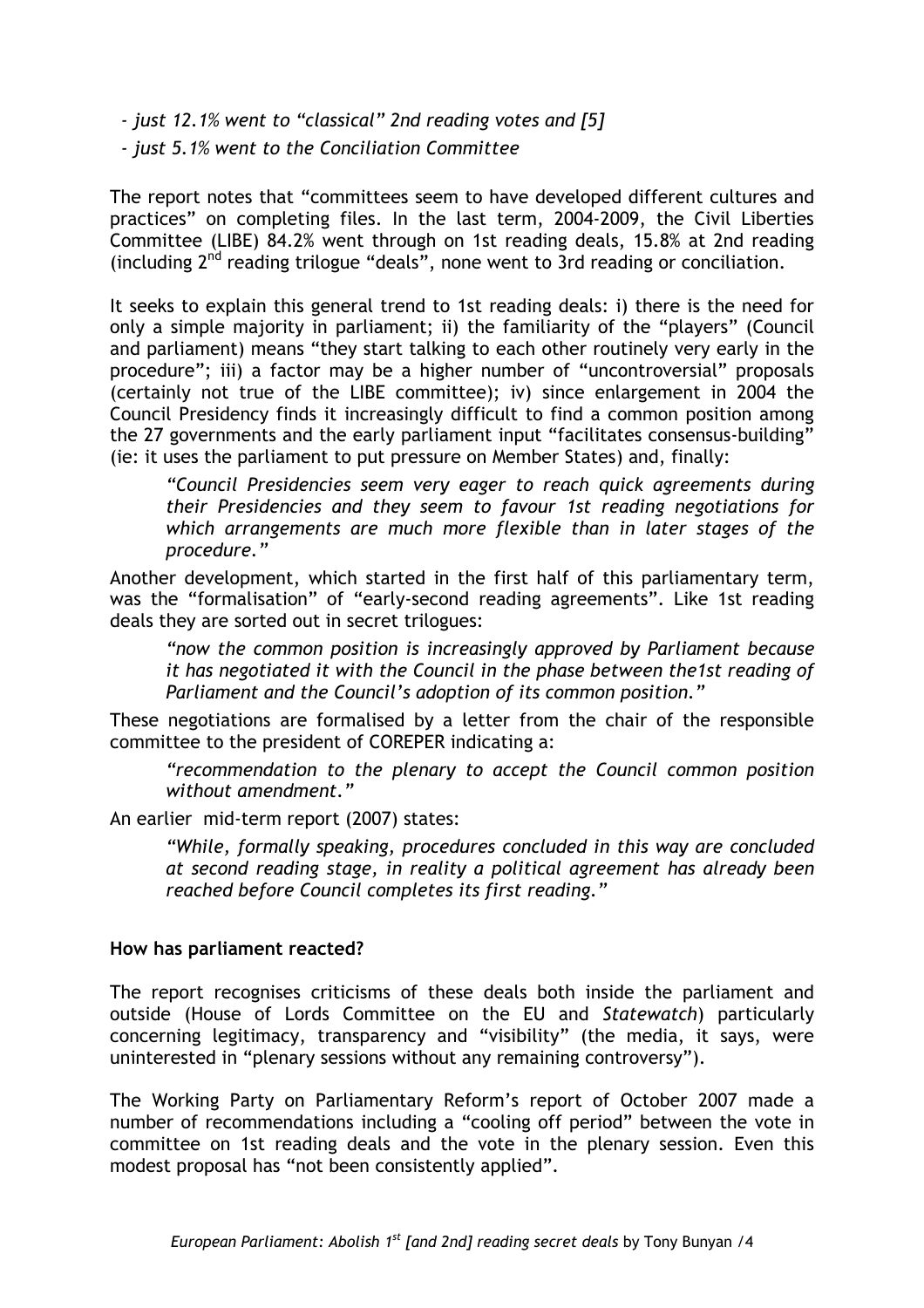More substantially the Code of Conduct for Negotiating Co-decision Files (September 2008, incorporated in the Rules of Procedure, 6 May 2009) says that a committee *may* decide on the negotiating team and its mandate.[6] And, belatedly, documents used in the trilogues should be made available to the negotiating team.

The Activity report says that the Joint Declaration on co-decision between the three institutions needs to be revised (13 June 2007) as many of its provisions are not sufficient. In particular, its notes regarding transparency:

*"On the documents used for 1st and 2nd reading negotiations the declaration is silent." (the Joint Declaration between the three institutions)[7]* 

The Vice Presidents' report recommends improving the transparency of co-decision procedures and facilitate the work of Members:

*"Every document related to a specific codecision procedure which is available in Parliament should be clearly marked with the COD-number identifying the procedure. This would allow - by means of an extended legislative observatory (which should also include data from the other institutions) - the direct identification of all documents related to a specific codecision procedure like studies, briefing notes, contributions of experts at hearings, proceedings of hearings, official letters (including those confirming an agreement), streamlined committee meetings, compromises negotiated with the Council, press releases, etc."*

This recommendation has yet to be agreed.

### **Where do civil society and the public come into the picture?**

The current position of the parliament – after a number of reports - seems to be mainly concerned with improving its internal functioning so that it is better able to negotiate in secret trilogues and pays little attention to the transparency of the proceedings and openness (access to the documents under discussion) so that civil society and the public can follow what is going on. The report of the Vice-Presidents proposes the creation of an "extended legislative observatory" which would contain all the documents as well as other relevant background. This has yet to be discussed by the new parliament and until more detail is available it is not certain that these documents will be publicly available – the existing codecision rules only commit to making documents available *after* a measure has been adopted.

### **Conclusions**

The view of the Council (the 27 governments) on access to 1st and 2nd reading documents was summed up by Mr Hubert Legal, of the Council Legal Service when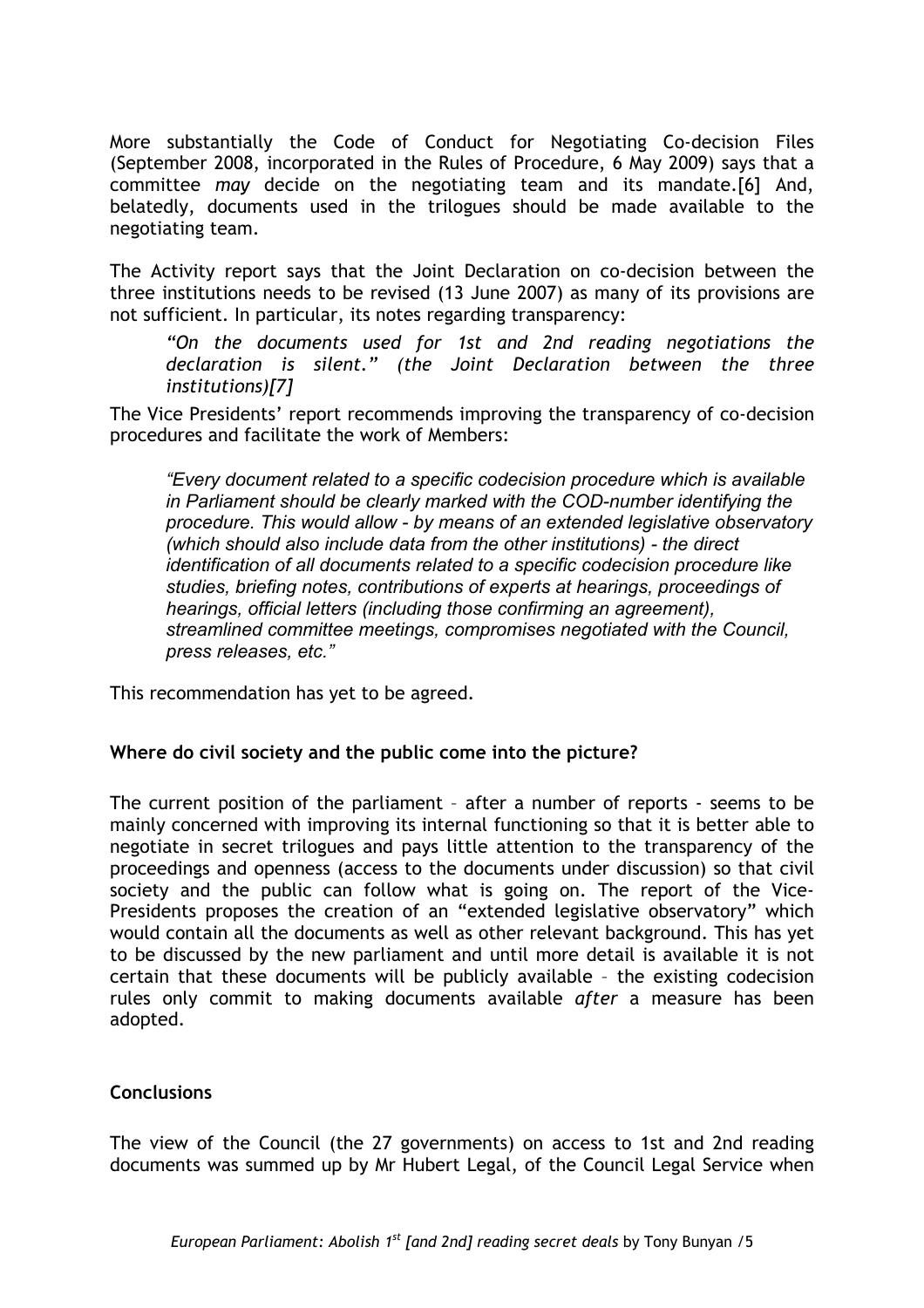he appeared before the House of Lords Select Committee on the EU on 2 June 2009:

*"During ongoing legislative procedures there is not a general right for the public to access documents if the fact of giving access would undermine the institutional decision-making process."* [9]

He goes on to say that when "the procedure is completed" (ie: the contents of a measure are agreed) public access is given. Thus the public and civil society have no right to know what is being discussed before it is adopted.

Just think of the uproar there would be if national parliaments behaved in this fashion. Image a national government publishing a Bill then negotiating in secret with *rapporteurs* from the other parties before presenting the full parliament with a *fait accompli* to be adopted without changing a "dot or comma".

1st reading trilogue "deals" are held in secret where there is no record (Minutes) and no documents publicly available. The process removes meaningful debate, disagreements, options, votes from both the Committee meetings and the plenary session – both of which are open and the documents discussed are publicly accessible. The practice pre-empts a wider debate in parliament, the media and society at large.

The modest proposals agreed on 1st and 2nd reading deals may meet some of the needs of MEPs in the negotiations with the Council. However, they offer little or nothing to open up this procedure to civil society and the public.

The Council of the European Union (with the tacit support of the UK and other national governments) seems intent on trying to justify a process of decisionmaking reminiscent of colonial times when it was considered dangerous if the people knew what was being decided in their name.

If national parliaments were operated in the same way we would have a "fig-leaf" of a democracy. Why is it acceptable at the EU level?

One solution is to: i) make all the documents discussed available to the public as they are circulated; ii) published Minutes from 1st reading meetings; iii) publish a full transcript of the meetings as they happen and iv) introduce a "cooling off" period between the end of negotiations and the vote in Committee of at least 12 weeks so that national parliaments, civil society and the public can read, discuss and, if they wish to, present their views to the parliament. Detailed suggestions for reforms of this nature has been put forward as part of a Statewatch agenda for openness, transparency and democracy in the EU.[10]

The second, and more obvious, solution is to abolish 1st (and 2nd) reading deals and have open, transparent debates in the Committee and plenary meetings of the parliament.

Respect for the European Parliament has never been more fragile with the lowest ever percentage of people voting in the June 2009 election since the parliament was created, just 43%.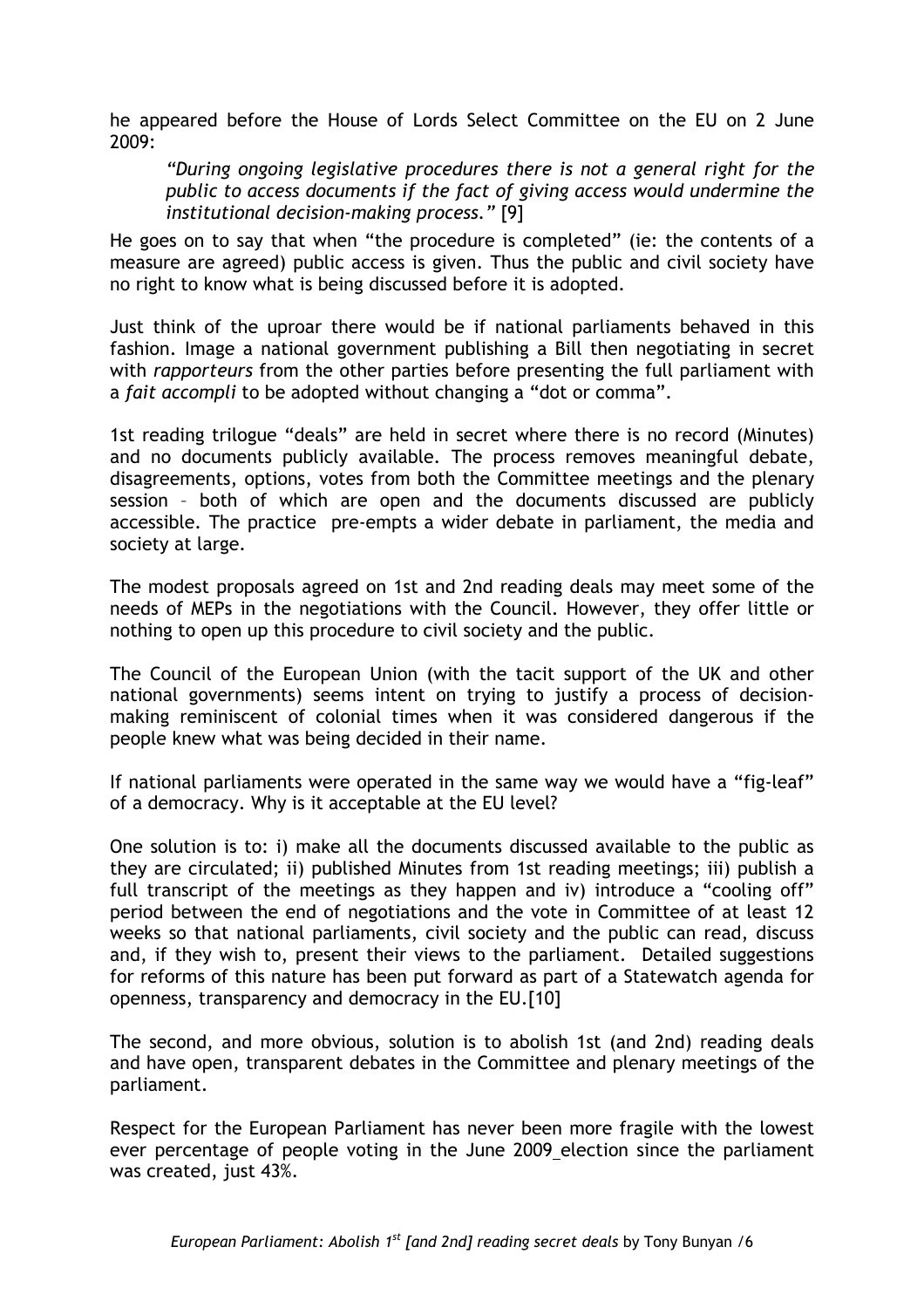To gain respect from the people of Europe it has to cast aside the often repeated mantra of the need for "inter-institutional loyalty", that is "loyalty" is to the Council (the 27 governments) and the Commission. Its primary loyalty would then be to the people who elected it.

## **Footnotes**

1. See Analysis online: **<http://www.statewatch.org/analyses/no-64-secret-trilogues.pdf>**

2. The scope for action of European Parliament negotiators in the legislative process: lessons of the past and for the future, Anne Rasmussen and Michael Shackleton, 2005.

3. In all there were 35 measures involving 1st reading agreements, eight were technical measures. See: **<http://www.statewatch.org/news/2009/aug/first-reading-ep-deals.pdf>**

4. Activity Report: 1 May 2004 to 13 July 2009 (6th parliamentary term) presented by three Vice-Presidents of the parliament: **<http://www.statewatch.org/news/2009/sep/ep-activity-report-2004-2009.pdf>**

5. "Classic" second reading agreements i.e. second readings in which the Parliament adopts amendments to the Council's common position which have been agreed in advance with the Council.

6.**See:<http://www.statewatch.org/news/2009/may/ep-corbett-rev-rules-of-proced.pdf>**

- 7. See: **<http://www.statewatch.org/news/2009/jul/ep-jt-cecl-on-codecision-jun-07.pdf>**
- 8. See: **<http://www.statewatch.org/news/2009/jun/eu-com-stockholm-prog.pdf>**
- 9. House of Lords Paper 105, 21.7.09.

10. See: **<http://www.statewatch.org/analyses/proposals-for-greater-openness-peers-08.pdf>**

Tony Bunyan, September 2009

### **APPENDICES**

### **Appendix 1: Report on codecision by UK parliament**

The UK House of Lords Select Committee on the European Union published a report on "Codecision and national parliamentary scrutiny" in July 2009. As usual it is a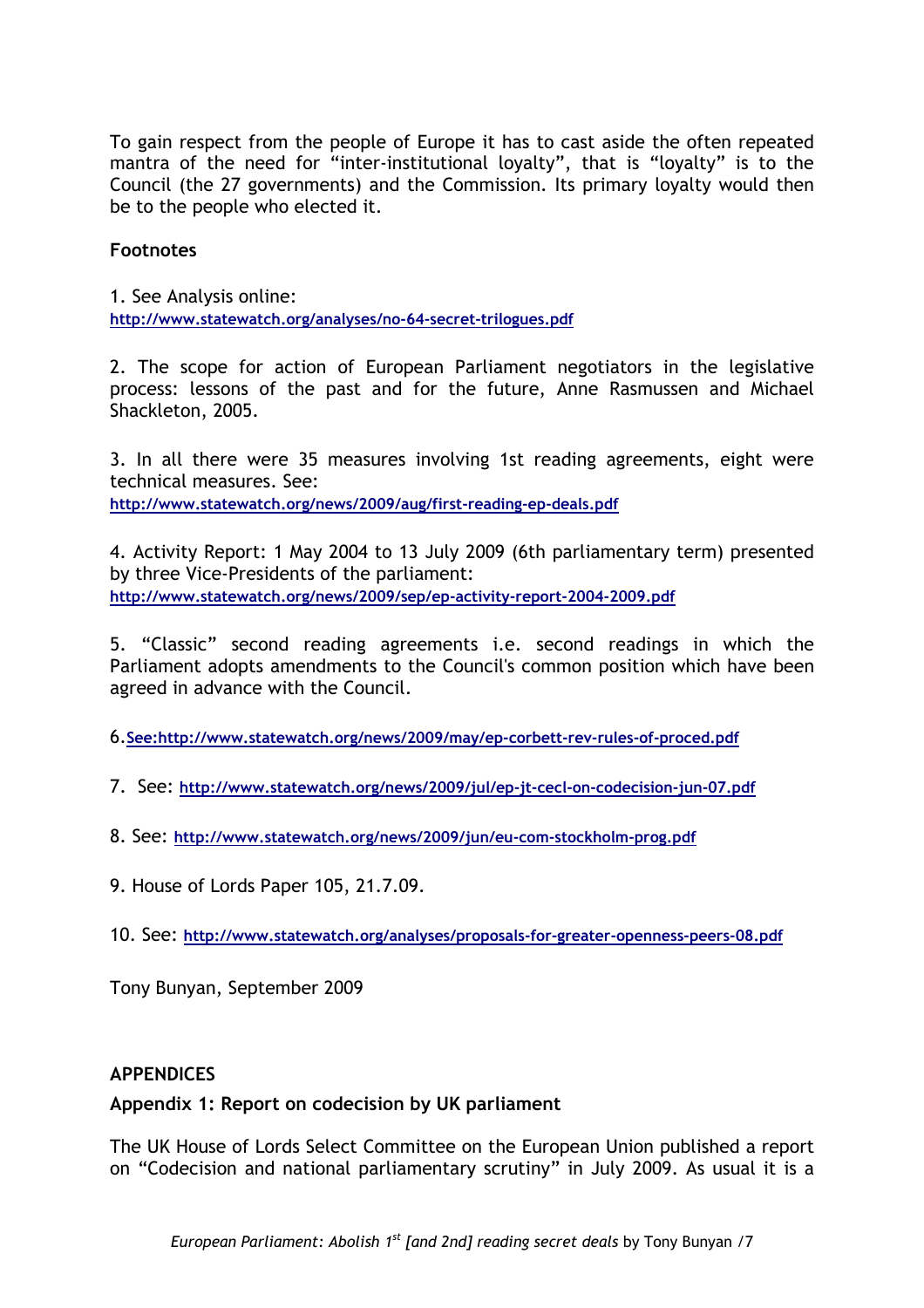thorough and detailed report with evidence from the European parliament and the Danish, Finnish, Swedish, German, French and Irish parliaments.

Its concern is the lack of up-to-date documents given to national governments when 1st and 2nd fast-track trilogues take place. Too often in the past the parliament found itself looking at the proposal from the European Commission when the discussions in the Council and between the Council and the European Parliament had already made substantives changes.

The report says there had been a "tide of criticism" of the Council's lack of transparency because "there was no public access to trilogues, nor to the discussions at which the mandates for informal trilogues are agreed."

The Committee's Conclusions say that informal trilogues may speed up legislation but they make effective scrutiny by national parliaments "difficult" for two reasons. First, trilogues are "informal and confidential" and therefore difficult to follow and comment on. Second, the Member State holding the Council Presidency tends not to share its position (worked out with the permanent General Secretariat of the Council) with other governments. The result is that:

*"The increased use of informal trilogues to the point that they are now the primary form of negotiation between the European Parliament and the Council has magnified the difficulties we face.. Should the Lisbon Treaty come into force, these difficulties will be magnified [by new areas of codecision]."* 

Secret trilogues between the Council, the European Parliament and the Commission are usual preceded by meetings which are "not trilogues" but are equally informal and unrecorded "bilateral" meetings between the Council Presidency and the Chair of the relevant European Parliament Committee.

The discussion on "LIMITE" documents (which covers thousands and thousands of Council documents every year) is unreal. Evidence to the Committee from the Council's Legal Service, presented by Mr Hubert Legal, who said though LIMITE is not a security classification it was a "distribution marking". He emphasised that Council document 5847/06 states that LIMITE documents may only be given to national governments and the European Commission and "they may not be given to any other person, the media or the general public without specific authorisation." Moreover: "LIMITE documents must not be published, for reading or downloading, in the Internet on a website". Authorisation to make them public may "only" be made by "competent Council officials" and national governments "may not themselves decide to make LIMITE documents public". Even though in oral evidence Mr Legal said it was up to national governments to decide whether to release them to their parliaments.

The legend of King Canute trying to stop the tide coming in spring to mind. Over 70% of the documents on the Council's own public register are online with the fulltext – and they are all LIMITE documents. Across the EU hundreds of LIMITE documents which are in circulation and, in the interests of democratic debate, are widely re-circulated. And the Brussels press are regularly given LIMITE documents by the Council and the Commission. Basically the Council wants to control the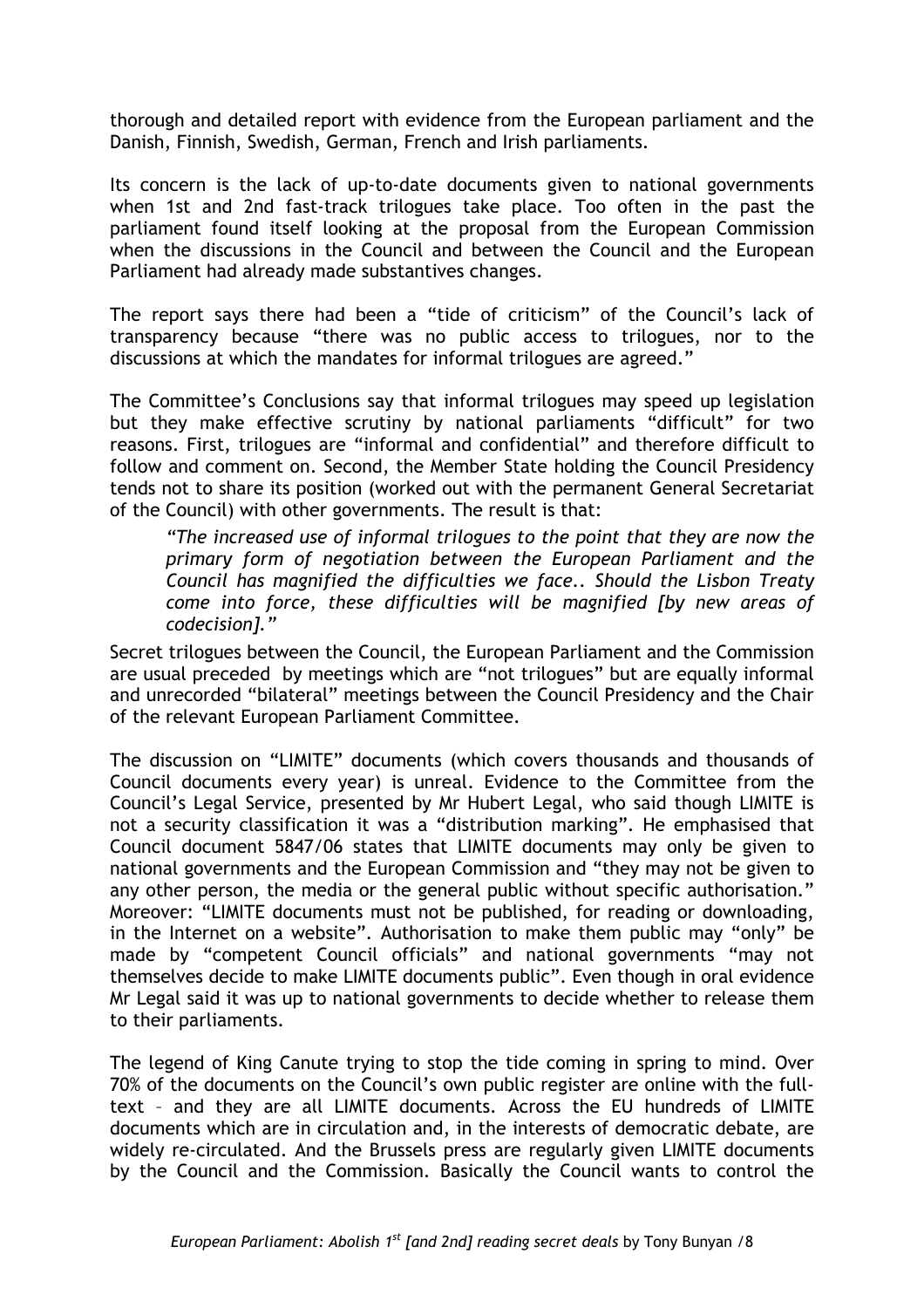release of information which Mr Legal spelt out as meaning: 1) Opinions of the Legal Service – despite the European Court of Justice ruling on the *Turco* case last year that Legal Opinions on legislation could be released in "the public interest" but not that on a pending legal case; 2) where documents contain the "views" of national governments in drafting new laws – we are not allowed to know what our governments are doing – a view which is likely to face a legal challenge soon; and 3) "drafting proposals", including all the documents in the secret trilogue meetings.

In a classic statement to the Committee Mr Legal said:

*"If the consequence of a document being given to a parliament is that it becomes immediately and automatically accessible to the general public then it is no longer LIMITE."* 

The House of Lords Committee wants to be kept informed at every stage of secret trilogues and get access to all LIMITE documents as they are sent to UKREP (the UK permanent delegation in Brussels) and takes note of the French parliament which has its officials based in the French delegation in Brussels.

The House of Lords EU Committee is rightly concerned to ask for full access to the documents being discussed so that it can effectively carry out its job to scrutinise proposing legislation before it is adopted. However, all the arguments it makes for parliaments to be fully informed apply equally to the right of civil society and citizens to have the same information so that they can discuss, debate and, if necessary, make their views known.

It was perhaps logical that as the European Parliament was given equal powers of codecision with the Council - after the Amsterdam Treaty came into effect that the Council would seek to claw back the increased powers of the parliament's committees and plenary sessions via secret, "informal", unrecorded and cosy discussions.

See report:**<http://www.statewatch.org/news/2009/jul/eu-hol-codecision-nat-scrutiny.pdf>**

## **Appendix 2:**

## **Judgment of the European Court of Justice in the** *Turco* **case**

*"The transparency of the legislative process and the strengthening of the democratic rights of European citizens are capable of constituting an overriding public interest which justifies the disclosure of legal advice.... The Court takes the view that disclosure of documents containing the advice of an institution's legal service on legal questions arising when legislative initiatives are being debated increases transparency and strengthens the democratic right of European citizens to scrutinise the information which has formed the basis of a legislative act." (Court press release) and:* 

*"As regards, first, the fear expressed by the Council that disclosure of an opinion of its legal service relating to a legislative proposal could lead to doubts as to the lawfulness of the legislative act concerned, it is precisely openness in this*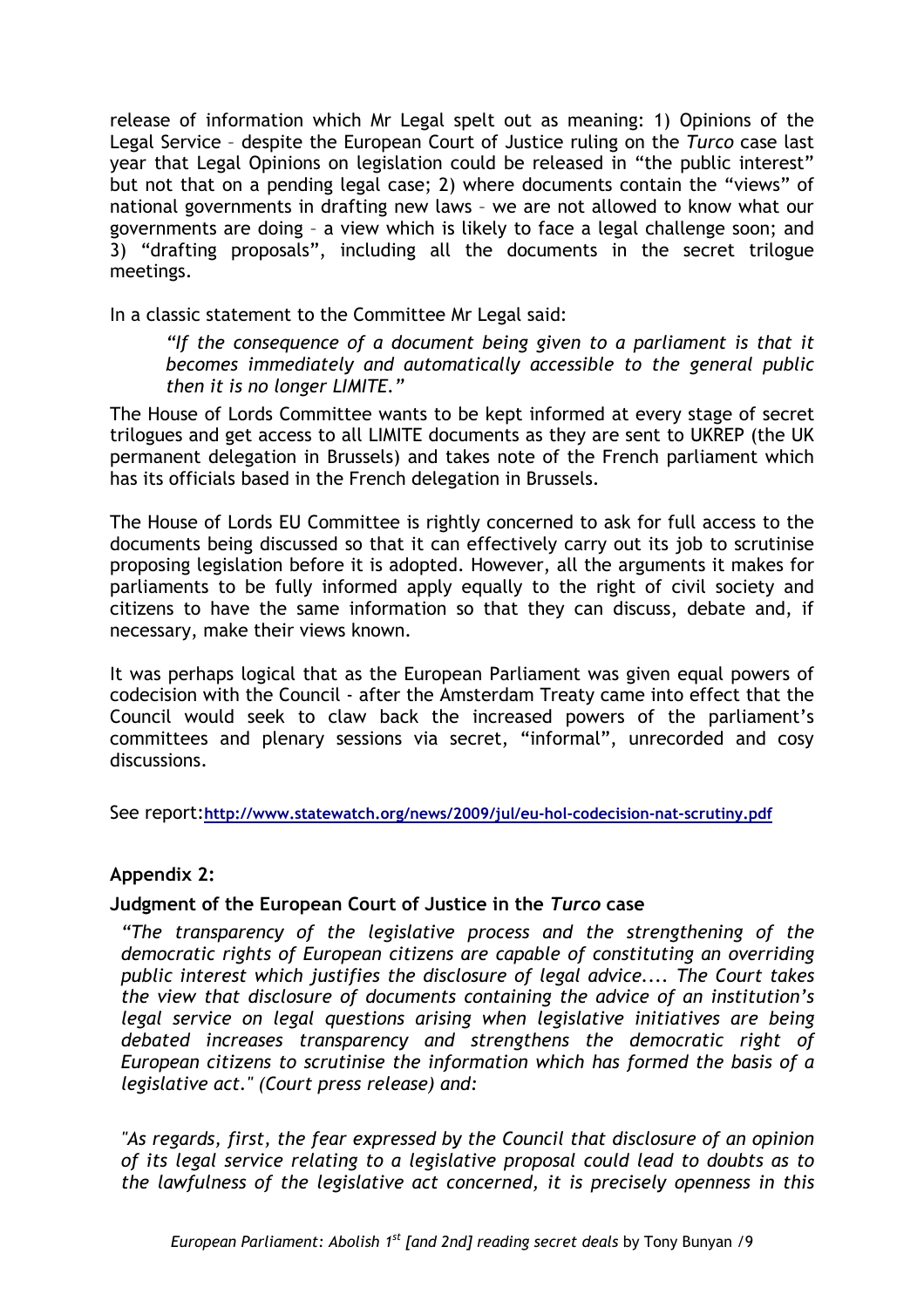*regard that contributes to conferring greater legitimacy on the institutions in the eyes of European citizens and increasing their confidence in them by allowing divergences between various points of view to be openly debated. It is in fact rather a lack of information and debate which is capable of giving rise to doubts in the minds of citizens, not only as regards the lawfulness of an isolated act, but also as regards the legitimacy of the decision-making process as a whole." (Judgment)* 

# **Appendix 3**

I have often argued that the justice and home affairs *acquis* is "built on sand". This is because each era in the construction of the *acquis* builds on and extends its predecessor. Thus the Recommendations, Conclusions, Resolutions ("soft law") from the Trevi era (1976-1993) fed into and was built on by the Maastricht era (1993-1999) as did the Amsterdam era (1999-ongoing) plus the incorporated Schengen Agreement. What is significant about this *acquis*, comprising some estimated as 1,600 plus measures, is that all the measures were adopted without the European Parliament having the power of codecision – except for the tiny number of measures discussed in this article. Nor was the influence or national parliaments of much significance. On rare occasions, a handful, civil society managed to limit some of the more outrageous proposals through amendments and/or to put off decisions.

Nor have there been in place post-legislative scrutiny procedures - which could examine how laws have been implemented, conduct inquiries into broad, overarching issues and make recommendations for changes - in the European Parliament and most national parliaments.

Taken as a whole the justice and home affairs *acquis* utterly lacks democratic legitimacy.

The "knock-on" effect is that only the cognoscenti understand EU laws, how they were adopted or how they are used. There has long been a need to codify the *acquis,* conduct mandatory evaluations across the board and institute place postlegislative parliamentary scrutiny in the European and national parliaments.

 Sixteen years after Maastricht and ten years after Amsterdam there is finally a recognition in the European Commission's proposals on the Stockholm programme that there is a problem.

It says that the next five-year plan must have a "method" namely:

a) to "narrow the wide gap between the rules and policies" adopted at EU level and "their implementation at national level". Currently "implementation" is judged solely on the formal legal transposition into national laws – not how they are used in practice!

b) the existing *acquis* in justice and home affairs is "already large" and the